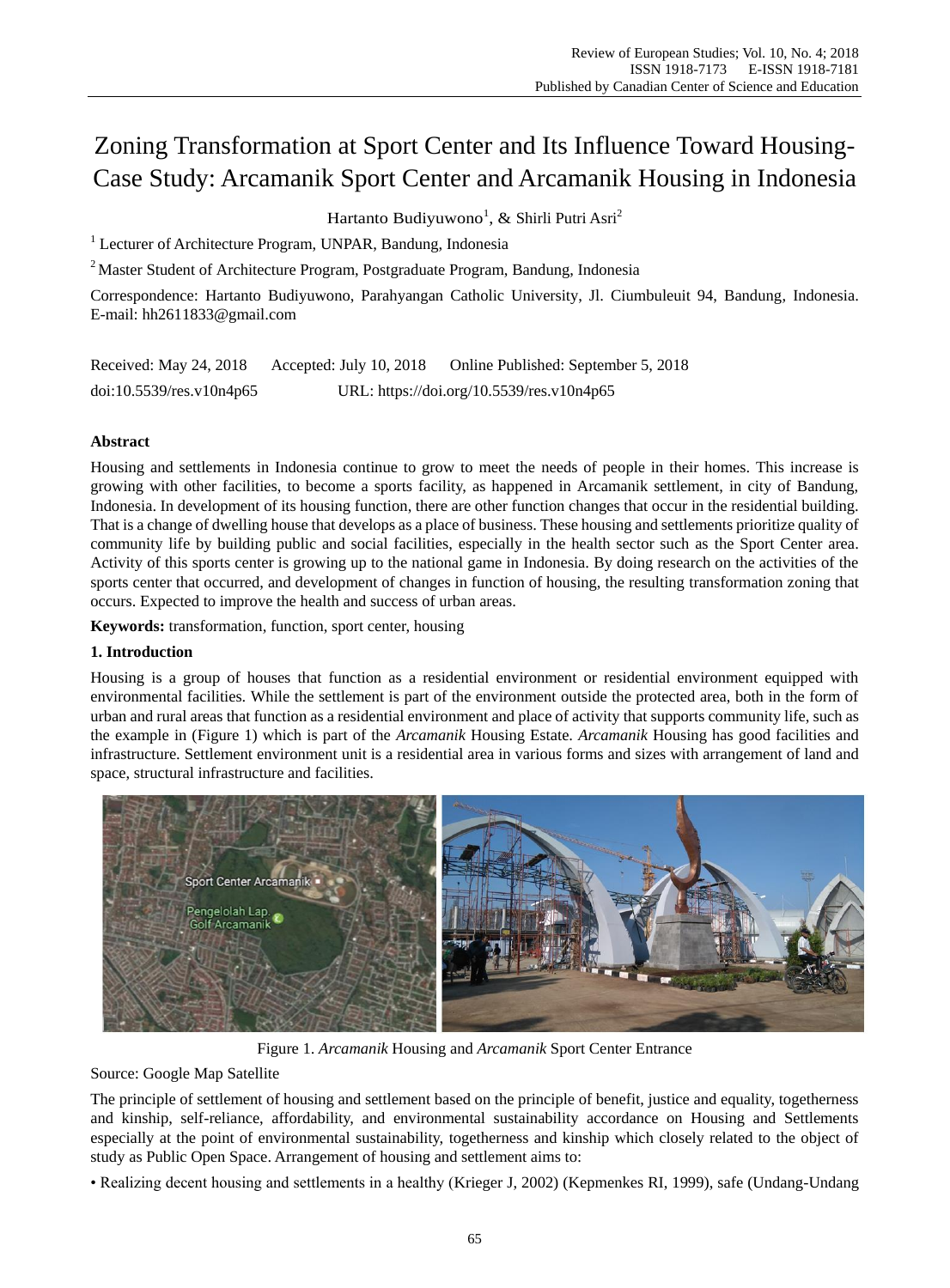RI, 1992) (WHO SEARO, 1986), harmonious (Yudhoyono, 2011), and orderly environment (Senn CL, 1980). Healthy environment required supporting facilities or infrastructure facilities such as Sport Center or Sport Area. As well, the case study is *Arcamanik* Sport Center.

- Giving direction to regional growth and a rational population spread.
- Supporting development in the economic, social, cultural, and other fields.

*Arcamanik* as residential housing in the *Bandung* city *(1),* has a purpose as supporting development in the sport field that can impact on economic, social and cultural in Bandung city. *Arcamanik* Sport Center contributes to supporting sport facilities in *Arcamanik* housing as well as Bandung city and West Java province (Provinsi Jabar, (2017). Basically, the problems in development or establishment of residential areas in urban environment is contextual background of urban development activities that arise. Development of residential areas in an urban area (whether in small towns or large cities context), the activities of the establishment residential areas be concerned about the link or contextual urban problems (urban planning criteria) faced by the city. The greater the scale or extent of a city causes more complex urban problems faced. The other problem is lack of attention to the main purpose of housing development, such as ensuring comfort, hygiene, health and others. Health is one of the most important factors of housing development, World Health Organization (WHO) data in 2016 showed 19.5 million people worldwide died from cardiovascular disease or 31% of 56.5 million death worldwide (WHO, 2010). More than 3/4 death from cardiovascular disease occur in developing countries including Indonesia. One of the factors that cause it is a bad lifestyle. The life style formed by a planning or design and construction of unhealthy housing. For example, housing does not offer pedestrian precinct that make the housing community must use private vehicles that cause the decrease of movement activity of the community. Sport area facility is very important to support health. In *Bandung* as the capital city of West Java provinces, it has not been able to meet the capacity needs for sport games. This is what makes city government of Bandung to build sports area in *Arcamanik* Sport Center. *Arcamanik* Sport Center selected as a sports area for PON *Jabar* (Jabar is West Java National Sport Week), because it has a conceptual fit with the concept of the *Arcamanik* housings omit the concept of sport. It seen from the naming of sport branches in the road of *Arcamanik* housing, such as *Jalan* Golf, *Jalan* Athletic, *Jalan Tinju* (Boxing), etc.

The last goal of this journal article is to recognize and see aspects of site-planning and the use of thematic design in donation separation within the residential area and *Arcamanik* Sports Center area. So it hoped that there be added value as well as research knowledge of the donation change that occurred in the *Arcamanik* Sports Center, to establishment of better and sustainable housing area (Figure 2) (Chiara, 1978).



Figure 2. Map of Spatial Planning in Bandung City

*Jakarta* as a special area, the capital of the Republic of *Indonesia* with 9,988,495 polices. *Surabaya* as the capital of East Java province with 2,805,906 polarization, *Medan* as North Sumatera province with 2,465,469 polarized, *Bandung* as West Java provinsi with 2,339,463 based on *Kemendragi* 2015 / not including satellite city (Wikipedia, 2018). City of Bandung surrounded by mountains, so the morphological form of its territory is like a giant bowl (*Suganda*, 2007), geographically in the middle of West Java province, and at an altitude of  $\pm 768$  m above sea level, with the highest point in being to the north with a height of 1050 meters above sea level and the south is a low area with a height of 675 meters above sea level. The climate of Bandung influenced by humid and cool climate of the mountains, with an average temperature of 23.5 ° C, average rainfall of 200.4 mm and the average number of rain days 21.3 days per month (Bandung.go.id climate, 2010). Bandung has an airport named Husein Sastranegara Airport to connect another city with several other cities in Indonesia such as Jakarta, Surabaya, Denpasar, Menado, Yogyakarta, Batam, Mataram, Makassar,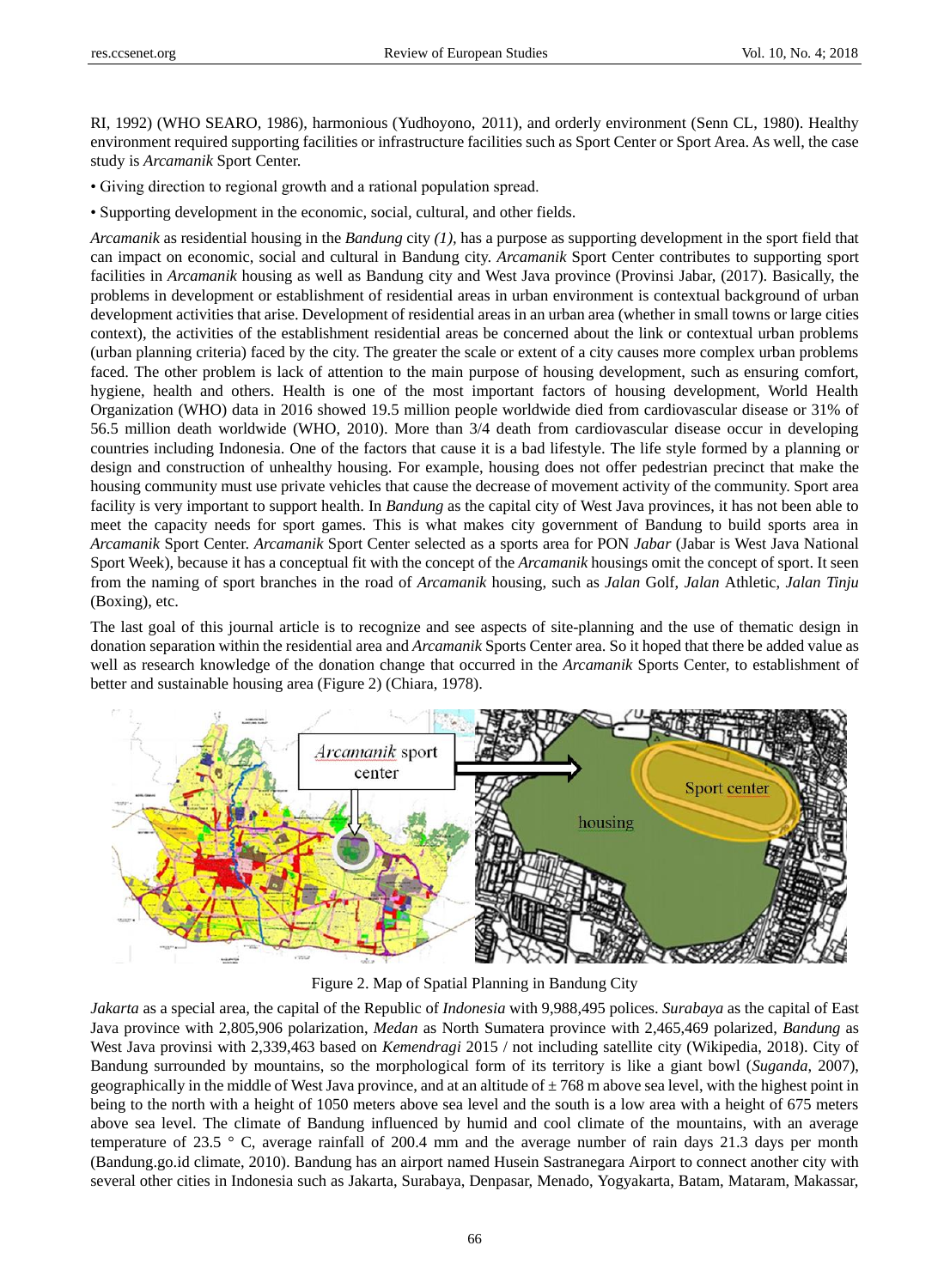Bandar Lampung, Palembang, Pangkalpinang, Semarang, and Field. As for overseas routes such as Malaysia, Singapore, Thailand and Brunei Darussalam. The current trade and services sector plays an important role in the city's economic growth as well as the continued growth of the industrial sector. Based on the 2006 Local Socioeconomic Survey (2006), 35.92% of the city's total labor force absorbed in the trade sector, 28.16% in the service sector and 15.92% in the industrial sector. While the agricultural sector only absorbs 0.82%, while the remaining 19.18% in the sector of transport, buildings, finance (Bandung.go.id, PDAM, 2010).

## **2. Theoretical Review**

*Arcamanik* Housing which has a health-based sports housing concept seen from the names of the roads that use the names of sports such as Golf, Basket, Boxing, etc. It can form a physical environment with the main goal of housing or healthy house that can change the lifestyle for its community. *Arcamanik* Sport Center is an attraction and sport facility in the *Arcamanik* housing itself. Theoretical that direction of controlling use of space as well as the national territory which has indications of national zoning regulation directives, licensing directives, incentive and disincentive directives, and direction of sanctions that the zoning regulations prepared based on a detailed plan or method of spatial planning for each zone of space use based on the function. This indicates that the zoning rules localized and partial.

Changes *Arcamanik* Sport Center is still Buildings and Environment Plan of Bandung which put the open green space for public. In the past, the use of space in the *Arcamanik* Sport Center area is a combination sport functions of horse racing and golf. The most prominent character is function of the racetrack because it often holds competition of horse race both Bandung and provincial level. In addition, it used as an open space, by Buildings and Environment Plan of Bandung 2011-2031 (Undang-undang, 2011) where some of the racetrack area can still be seen even though only its small part. Even the area for the racetrack can used also for public open space area. Meanwhile, the function other public open areas changes that used a racetrack area into an area for running or jogging. The city or environment the area will always change such as occurrence of social functions (Hillier,1984). It will result in changes that occur in the physical environment, social, also change function the environment or city. Physical environment in the study area has undergone change process since its establishment, which was once a rice field area during the Dutch colonial period in Indonesia until development residential settlement *Arcamanik* which turned it into green open space, one of the functions of horse racing and golf course. This change, of course, will affect the physical, social, and cultural conditions that have grown in the study area. Physically, there is no longer a barrier to society inside and outside *Arcamanik* housing to mingle in the study area. Thus, this mixing occurs socially and culturally. Hence, gradually there will be economic relations (emerging coöperate in trade and services) (Adiyanto, 2006; Mulyadi, 2015).

## **3. Methodology**

The method used is a descriptive method of fact-finding with right interpretation. Moreover, it is studying problems in the community surrounding the *Arcamanik* Sport center study area, as well as the applicable rules in the community also certain situations, including about relationships, activities, attitudes, views, and ongoing processes and the effects of a phenomenon associated with the *Arcamanik* Sport Center case study or *Arcamanik* housing (Nazir.2003: 16). In descriptive research, the researcher can compare between interview result, phenomenon through researcher observation and supporting theory study from research to produce in the form of comparative study (Shirvani, 1985). Primary data collected through in-depth interviews consisting of policy makers, NGOs, and local leaders with experience working in coordinating communities around the *Arcamanik* Sport Center study. The author also uses questionnaires to measure indicator of interest in housing community using sport facility to support their health. In total, 100 respondents interviewed, consisting of the *Arcamanik* housing community, the community outside *Arcamanik* housing and the *Arcamanik* Sport Center users. The questionnaires distributed started in August 2017 and completed in October 2017. Qualitative analyzed by using qualitative content analysis especially to explore community response in responding to the *Arcamanik* Sport Center change and see directly the change happened. It requires an in-depth investigation of respondents' attitudes and opinions on these issues (Remenyi, et al, 1998).

#### **4. Case Study**

*Arcamanik* housing and *Arcamanik* Sport center aselected as the object of research because the researcher experiences the changes directly. The purpose of this study is to decide what changes occur and the effects on the surrounding areas both in cultural and social (Lynch,1969) aspects of the community's concern for health in housing (Maslow, 1954). Previously, *Arcamanik* housing and *Arcamanik* Sport Center are *Sukamiskin* village. *Sukamiskin* village is an agrarian area, the land is largely a vast expanse of rice fields. Since 1979, it began to shift from agrarian areas into residential areas by presence of *Arcamanik* housing. Then, it followed by other residential housing. (The name of the street in the residential *Arcamanik* use sport names, such as: Golf , *Senam Indah*, *Tinju* etc.). Meanwhile, *Arcamanik* Sport Center itself has a history as follows:

*\*Arcamanik* Sport Center was formerly a green open space area. In 1985, it designed and rebuilt for the sports activity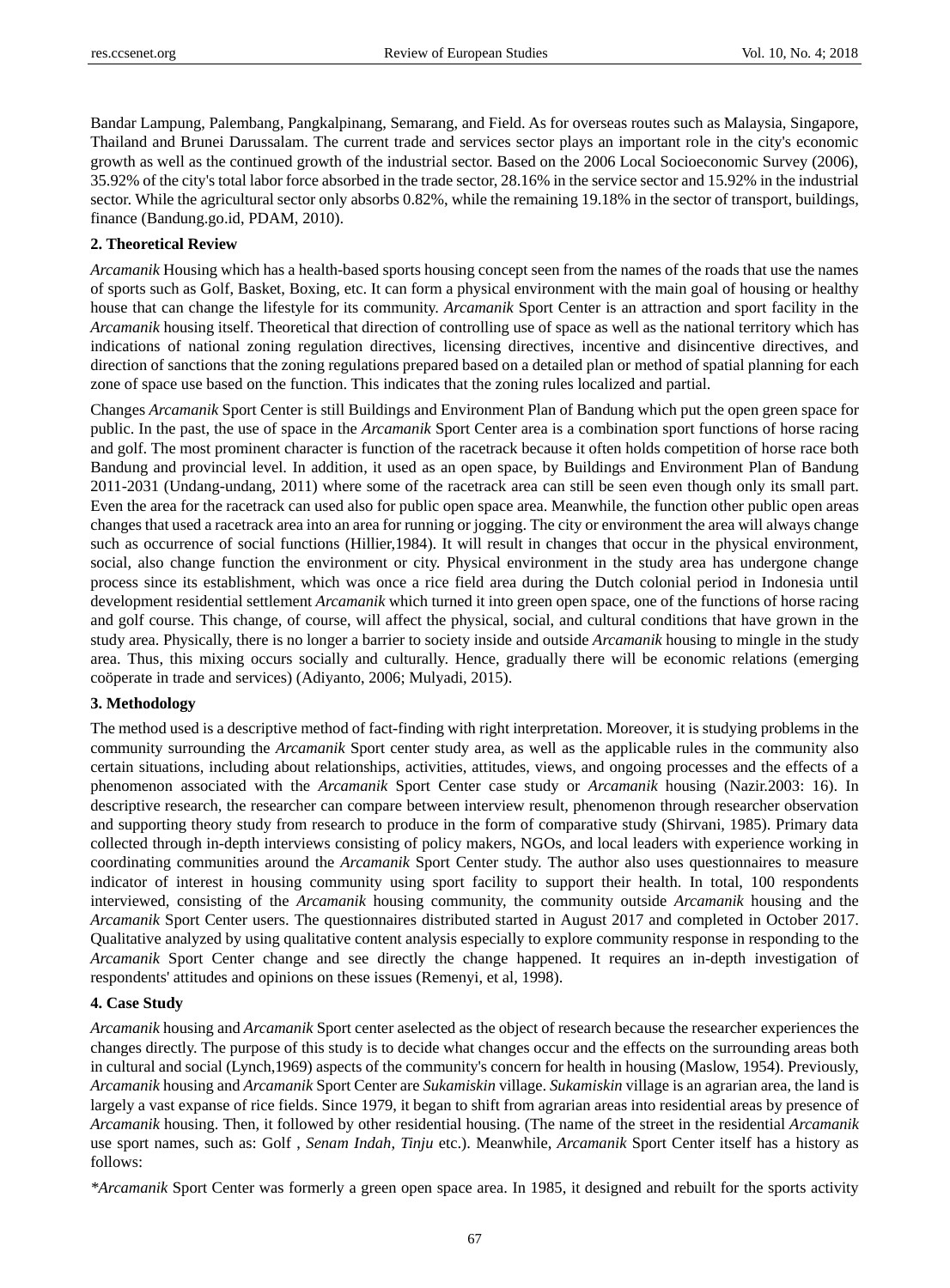space of the golf course. Area of golf course reached more than 60 hectares which used the largest golf course in Bandung city. However, over the years the golf course began to add a new function which was horse racing track named *Pacuan Kuda Arcamanik* (Arcamanik Horse Race) with area o 20 Hectares. So that the golf course wide was 40 Hectares.

*\*Arcamanik* Horse Race built with the aim of *Arcamanik* housing community or citizen of Bandung can exercise horses and do horse competition activities or horse racing. It only lasted for 15 years only, in 2000 racetrack activities in *Arcamanik* Horse Track began to go out. That activity was no longer visible, only a few of horses are still available, even nothing at all. Not only horse racing activities are no longer visible but also golf course was no longer maintained and no activity there. Emergence of new problems due to the permanent construction of which there is no license on the *Arcamanik* golf course grounds. The city government of Bandung and West Java province want to rebuild the sports area in *Arcamanik* to support the event PON XIX in 2016. *Arcamanik* Horse Track area that has been unkempt, used for the sports area center by the complete facilities assisting Sport Facilities *Gedebage* and other sport facilities like *Padjadjaran* Sport Center, *Koni* Sport Center, etc. as a venue for PON 2016 with land area in 20 hectares. *Arcamanik* Sport Center development begins in 2014 which completed on time 2016 by implementation of XIX PON (Source: [http://bappeda.jabarprov.go.id\)](http://bappeda.jabarprov.go.id/).

## **5. Research**

Area Zoning at *Arcamanik* Sport Center includes zones of sport function and public open space at *Arcamanik* Sport Center. This zoning will be a study of function changes in each zone or Zoning Transformation function. Zoning Transformation function in the *Arcamanik* Sport Center area will have an impact on *Arcamanik* housing around the *Arcamanik* Sport Center. This is the basis for the zoning of the housing. The zoning of *Arcamanik* housing is given a limit of 1 *kilometer* (Kampong Kapitan) around the *Arcamanik* Sport Center which will be the object of research studies other than *Arcamanik*  Sport Center itself (Figure 3).



Figure 3. Facility of *Kampung Kapitan*

The research method used is familiarization. It is attempt find new understanding through the process of identifying, decomposing and recompensing. The familiarization method works by selecting regional elements that have the potential to act as *place - defining elements* (Source: Mark Nesbitt, 1995). From object of the study namely *Arcamanik* Sport Center which transforms from year to year so it be analyzed accordance with method of familiarization.

Transformation of Arcamanik Sport Center in 1985-1999 (Figure 4)



Figure 4. Analysis of *Arcamanik* Sport Center Transformation in 1985-1999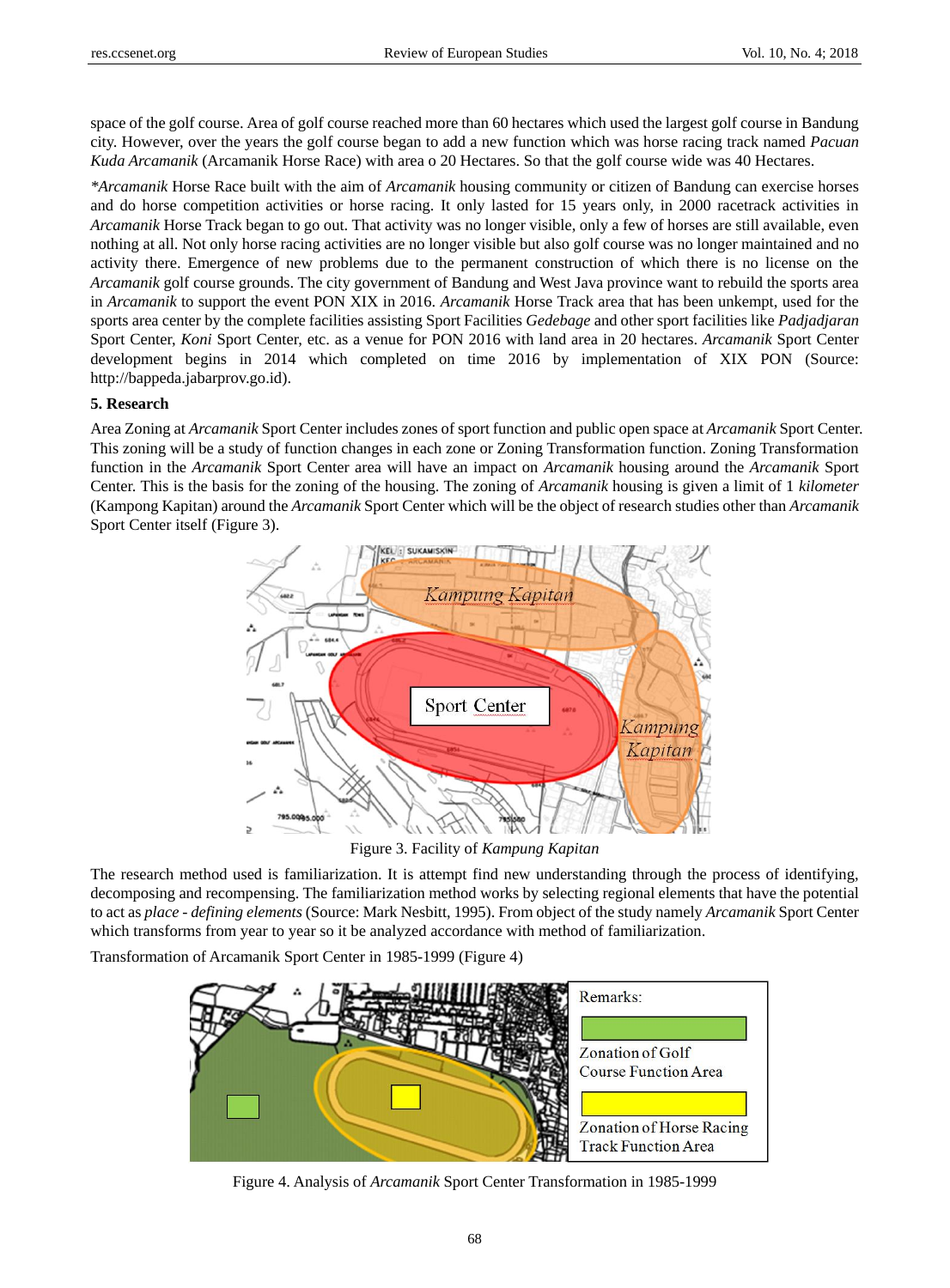*Arcamanik* Horse Racing Track used for horse riding activities, riding trekking and entertainment or horse riding for children. These activities are gradually abandoned by the community and the buildings around the racetrack were not maintained anymore. The impact on the surrounding *Arcamanik* housing area that looks lonely and passive due to absence of such activities.

Transformation of *Arcamanik* Sport Center in 1999-2015 (Figure 5)



Figure 5. Analysis Arcamanik Sport Center Transformation in 1999-2015

*Arcamanik* Sport Center in 1999 had a change or transformation to a new zoning of functions and form, which arose with cause-and-effect from *Arcamanik* Sport Center activities. Since 2000 until 2009, activities at the horse races were very high, both for regional and provincial competition.

High activity of the house racing track causes the emergence new facility need that is tribune for spectators with the purpose to enjoy the race horse and protect from heat or rain. Meanwhile, at golf course, high activity will cause need of equipment for golf. This led to the emergence illegal kiosks or unlicensed by the government the emergence new problems due to no permit permanent construction of *Arcamanik* golf course grounds (Figure 6).



Figure 6. Aerial Photography of Kampung Kapitan Area and Surroundings in 2000

In 2009, the activities that occurred both at horse racing track and the golf course decreased even abandoned. Zoning of function and existing form are not well maintained. Golf courses that are not well maintained and horse racing games that have started abandoned cause activity on the spot, such as wild races and other negative activities. This is one reason for the transformation in *Arcamanik* Sport Center, in addition to help the sport arena in the XIX PON game in 2016.

Transformation of *Arcamanik* Sport Center in 2015-2017 (Figure 7)



Figure 7. Analysis of *Arcamanik* Sport Center Transformation in 2015-2017

*Arcamanik* Sport Center from 2015 to 2017 underwent changes or transformation toward the zoning of new functions and forms, which arise with cause-and-effect of *Arcamanik* Sport Center activities. By holding PON XIX West Java in 2016, *Arcamanik* Sport Center changed partially. *Arcamanik* Sport Center was formerly passive and there is only equestrian activity. Now, it is active with variety of sport activities that be done by community. The impact of these changes is the increasing of sports interest of the public. Some houses in front of *Arcamanik* Sport Center undergo changes both function and form resulting from unavailability of commercial areas that make the houses in front of the *Arcamanik* Sport Center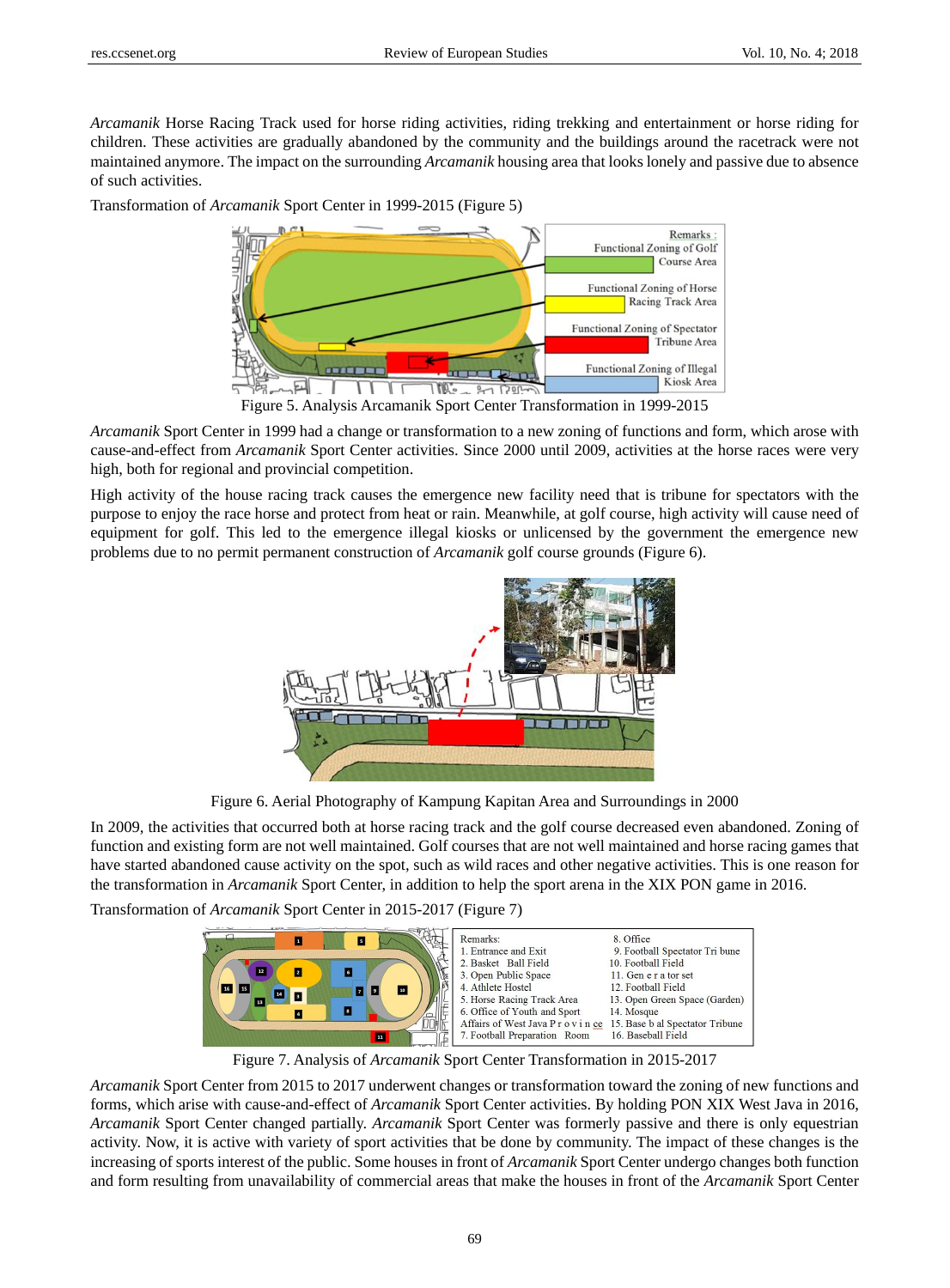into stores, as follows :

 In the first design, the residential houses in front of or around *Arcamanik* Sport Center have a large enough park and a garage that can accommodate 3-4 Cars (Figure 8). Changes that occur because *Arcamanik* Sport Center does not give a trading area. In contrary, there are so many visitors at the *Arcamanik* Sport Center especially on Saturday and Sunday.



Figure 8. Residential House Design

Housing Settlements often use homes as limited business activities without harm and do not interfere with residential functions. Limitation of residential use as a business activity does not change the form of the building and in it, it only adds a bit of new function. While residential houses that have significant changes or major changes categorized as commercial buildings instead of residential homes.

Changes of *Arcamanik* housing design around the *Arcamanik* Sports Center (Figure 9).



Figure 9. Change of Type 1 of *Arcamanik* Housing Design

Zoning of change or transformation of function and form of *Arcamanik* housing around the *Arcamanik* Sport Center on type 1 do not drop the functioning of the residential house and do not change the form of the original residential house. However, in this type 1 there is addition of new function and forms of stores that support the needs of the *Arcamanik* Sport Center.

Zoning of change or transformation of function and form on type 1 is small (Figure 10).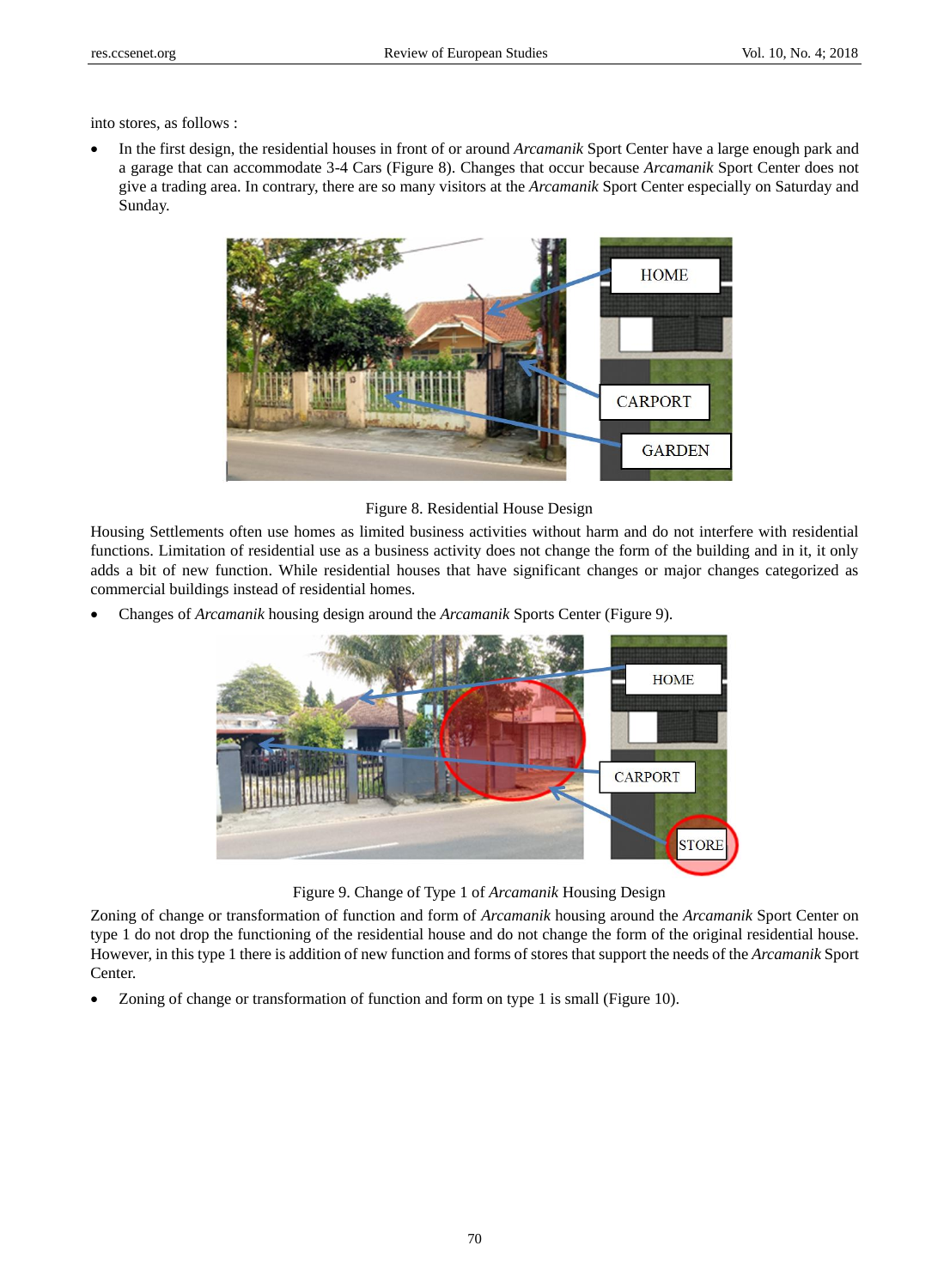

Figure 10. Change Type 2 of *Arcamanik* Housing Design

Zoning of change or transformation of function and form of *Arcamanik* housing around the *Arcamanik* Sport Center on type 2 do not drop function of the residential house and do not change the form of the original residential house. However, in this type 2, there are addition of 2 functions, 2 new forms (2 stores in front of the house) and change place of the carports which was originally in the right place to move into the middle place. One Store to support the needs of *Arcamanik* Sport Center and other stores do not support the needs of *Arcamanik* Sport Center.

 Zoning of change or transformation of function and form on type 2 is moderate because it does not change from the function and form of the original house (Figure 11).



Figure 11. Change Type 3 of *Arcamanik* Residential House Design

Zoning changes or transformation of functions and forms of *Arcamanik* housing around *Arcamanik* Sport Center on type 3 remove function of the residential house and changes the form of the original residential house. In type 3, there are changes or very significant transformation. Change by removing the park in front of the house and change the park into a new function: store or workshop. Zoning of changes or transformation of functions and forms in type 3 is very large and categorized as a commercial building as it alters the overall function and form of the original residential house.

## **6. Conclusions**

*Arcamanik* Sport Center is a public sport facility in *Arcamanik* housing. It becomes the most complete sport facility in Bandung city causing the enormous number of visitors especially in holiday. As a sport facility filled with visitors, the suggestion is *Arcamanik* Sport Center can give trade facilities which visitors can easily sell or buy their needs without making the negative impact on the surrounding area. However, at this time *Arcamanik* Sport Center does not give it. Moreover, the rule about the layout and function of the buildings around the *Arcamanik* Sport Center area is not clear. It has an impact on the change of residential house into commercial area.

According to the results of the analysis about the existence and transformation or changes of *Arcamanik* Sport Center, in general, the conclusion proves that the influence between changes or transformation *Arcamanik* Sport Center to *Arcamanik* housing and its surroundings. The influence is great which existence of commercial activities that affect the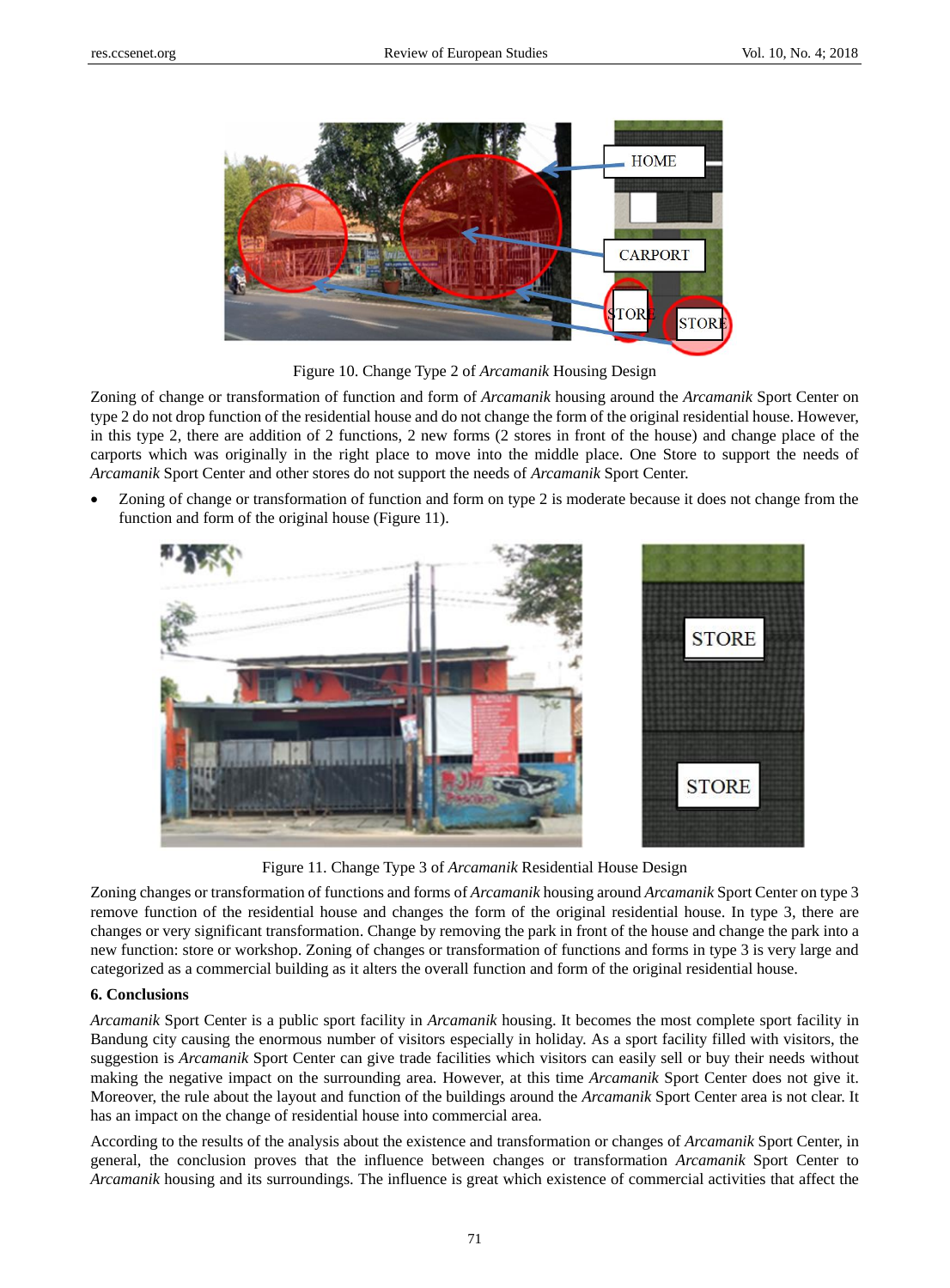change or transformation of function or form of residential house around *Arcamanik* Sport Center.

The role of government in dealing with this decision is very big governance of the *Arcamanik* Sport Center area. Moreover, the rules of land use and building functions around the *Arcamanik* Sport Center or *Arcamanik* housing be clear and firm. It is to avoid the negative impact in other aspects.

#### **References**

- Adiyanto, J. (2006). Kampung Kapitan Interpretasi Jejak Perkembangan Permukiman dan Elemen Arsitektural. *DIMENSI (Journal of Architecture and Built Environment)*, *34*(1), 13-18.
- Chiara, J. D. (1978). *Uraban Planning and Design Criteria*. New York.
- Chiara, J. L. E. K. (1978). *Site Planning Standards, Mc. Graw Hill Book*,Co.New York.
- H. Susilo Bambang Yudhoyono Presiden Republik Indonesia. (12 Januari 2011). Undang-Undang Republik Indonesia Nomor 1 Tahun 2011 Tentang Perumahan Dan Kawasan Permukiman, Menteri Hukum Dan Hak Asasi Manusia, Republik Indonesia, Ttd. Patrialis Akbar, Lembaran Negara Republik Indonesia Tahun 2011 Nomor 7, [Www.Bpkp.Go.Id](http://www.bpkp.go.id/)
- Hamid, S. (1985). *The Urban Design Process.* NEGARA.
- Hillier, B., & Hanson, dan J. (1984). The Social Logic of Space. New York: Cambridge Univerity Press. [http://www.bandung.go.id](http://www.bandung.go.id/) [Iklim dan Wilayah](http://www.bandung.go.id/?fa=sekilas.detail&id=12) (diakses pada 14 Juli 2010)
- [http://www.bandung.go.id](http://www.bandung.go.id/) [PDAM Kota Bandung Upayakan Pelestarian Kawasan Sumber Air Baku](http://www.bandung.go.id/?fa=berita.detail&id=803) (diakses pada 15 Juli 2010)
- [https://id.wikipedia.org/wiki/Kota\\_Bandung,](https://id.wikipedia.org/wiki/Kota_Bandung) 2018
- Kepmenkes, R. I. (1999). No. 829/Menkes/SK/VII/1999 Tentang Persyaratan Kesehatan Perumahan. Jakarta: Departemen Kesehatan R.I.
- Krieger, J., & Higgins, D. L. (2002). Housing and Health: Time Again For Public Action. *Am J Public Health, 92*(5), 758-759.
- Lynch, K. (1969). The Image of The City. Cambridge: MIT Press.
- Maslow, A. (1954). Hierarchy of need Haper & Row. New York. Source: [http://bappeda.jabarprov.go.id](http://bappeda.jabarprov.go.id/)
- Mulyadi. (2015, Juni 24). *Fungsi Ruang Terbuka di Kawasan Kampung Kapitan.* (J. Adiyanto, Pewawancara)
- Nazir, M. (2003). *Metode Penelitian.* Edisi Pertama. Jakarta: Ghalia Indonesia.
- Nesbitt, M. (1995). *[Recovery of archaeological plant remains at Kaman-Kalehöyük](http://ancientgrains.org/nesbitt1995flotation.pdf)*. Inessays on ancient Anatolia and its surrounding civilizations, vol. 8, Bulletin of the Middle East Culture Centre in Japan. Edited by T. Mikasa, pp. 115-130. Wiesbaden: Harrassowitz.
- Provinsi, J. (2017). *Peresmian Kawasan SPORT Jabar Arcamanik*. Website Resmi Pemerintah Provinsi Jawa Barat, Copyright © 2017 Pemerintah Provinsi Jawa Barat.,<http://www.jabarprov.go.id/index.php/news/26413/2017/>
- Remenyi, D. W., Money, B., & Swartz, A. E. (1998). Doing Research in Business sand Management, Sage, London
- Senn, C. L. (1980). Housing and The Residential Environment in Environmental Health, 2nd Ed, Purdom PW (Ed). *NewYork: Academic Press*, 521-550.
- Suganda, H. (2007). *Jendela Bandung: pengalaman bersama Kompas.* Penerbit Buku Kompas. [ISBN](https://id.wikipedia.org/wiki/Istimewa:Sumber_buku/9789797093358)  [978-979-709-335-8.](https://id.wikipedia.org/wiki/Istimewa:Sumber_buku/9789797093358)
- Undang, U. (No. 4 Tahun 1992). *Tentang Perumahan dan Permukiman.* Bab II Pasal 3 (The Law of Republic Indonesia Number 4 of 1992 on Housing and Settlements Chapter II Article 3)
- Undang, U. R. I. (No. 23 Tahun 1992). *Tentang Kesehatan.* Jakarta: Departemen Kesehatan R.I.
- Undang-Undang (No. 4 Tahun 1992). *Tentang Perumahan dan Permukiman.* Bab II Pasal 4 (The Law of Republic Indonesia Number 4 of 1992 on Housing and Settlements Chapter II Article 4)
- Undang-undang T. (2011). *Tentang Perumahan Pemukiman pasal 49 ayat 1* (The Law of Republic Indonesia of 2011 on Settlement Housing article 49 paragrap.
- WHO SEARO. (1986) Environmental Health Aspects of Industrial and Residential Area. *Regional Health Papers, 11*. New Delhi: WHO Regional Office for South East Asia.
- WHO. (2010). WHO Library Cataloguing-in-Publication Data, Global status report on noncommunicable diseases 2010,